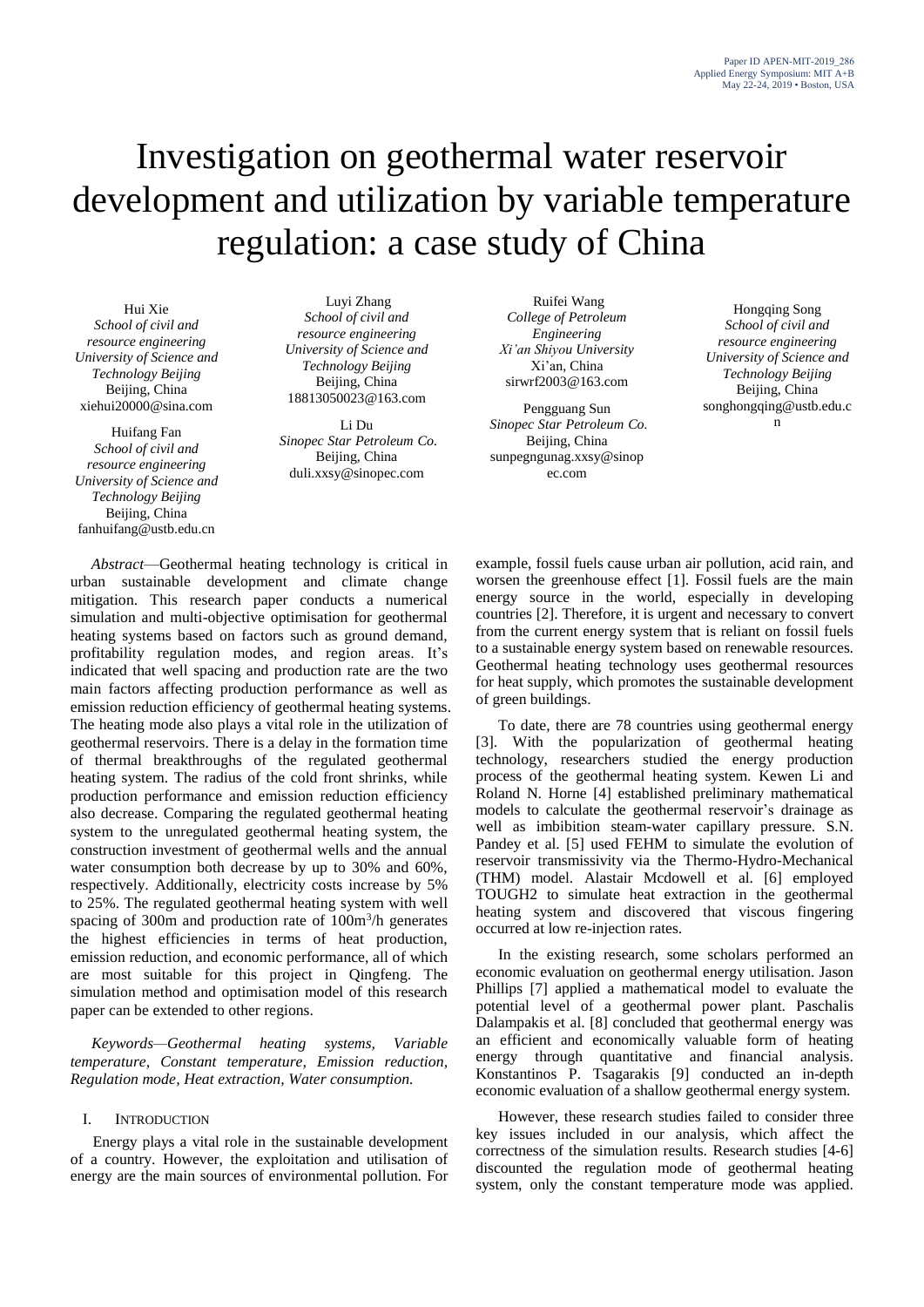Second, the operation modes of geothermal heating system were not refined in the economy analysis [7-9]. The results lacked validity and universal applicability. Lastly, the efficiencies of heat extraction as well as emission reduction of geothermal heating systems were not emphasized.

This academic paper investigated the following aspects: First, it established the hydrothermal-mechanical coupling mathematical model and the multi-objective optimisation of geothermal heating system. It subsequently combined geothermal reservoir data from Qingfeng county, and a comparative analysis of the differences between the geothermal heating systems with and without variable temperature regulations were performed. The influences of well spacing, production rate, and regulation mode on heat extraction and emission reduction capacity of geothermal heating systems were also analysed. Moreover, the production parameters were optimized based on ground demand and operation regulation modes. Finally, through multi-objective optimisation, the most suitable and economical geothermal heating system and its operating parameters were selected for Qingfeng county.

# II. STUDY AREA

According to a geological investigation conducted by China Petroleum and Chemical Corporation, the geothermal resources of Qingfeng is regarded as consisting of homogeneous porous media with high permeability. This project mainly uses Neogene reservoir, which is located between 900m to 1300m deep. The well production temperature is between 313.15K to 323.15K. The porosity of sandstone is greater than 20%, with permeability of up to 120 millidarcies. It is predicted that all geothermal water can be re-injected to the underground.

The underlying principle in this case involves multi-stage utilisation. Multi-stage utilisation of geothermal resources is achieved through heat pump application. In the entire process, geothermal water is only used for hot carrier transport. Cold water is re-injected into the underground reservoir to realise zero liquid discharge.

Variable temperature regulation is employed in the secondary heating system network (heating cycle). This regulation mode adjusts heat supply by regulating water supply temperature. At each stage, the circulating water flow remains unchanged and the supply temperature is regulated in accordance to the outdoor environment [10-11]. The management of variable temperature regulation is simple and convenient. In this operation mode, the heating pipe network attains hydraulic and thermodynamic balance.

# III. METHODOLOGY

### *A. Mathematical Model for Geothermal Reservoir*

The thermal-hydraulic-mechanical model is used to obtain the state of the geothermal reservoir after long-term fluid extraction and re-injection. The governing equations relating to heat extraction from geothermal reservoirs include three parts, namely: mass conservation, energy conservation, and displacement equation, as shown in (1-3) [12-14]. The process of modeling and theoretical analysis consists of the following assumptions [12-14]:

- (1) As the microstructures are well connected, thus, the hydraulic and transport characteristics of the rock matrix can be described by averaged quantities.
- (2) Local thermodynamic equilibrium is assumed between liquid phase and solid phase.
- (3) There is diffusion, convective and conductive heat transfer in porous media.

$$
c_{i}\phi\rho\frac{\partial p}{\partial t} + \nabla\cdot(\phi\rho_{f}(u_{f_{s}}+u_{s})) = Q_{f}
$$
\n(1)

$$
\rho c_p \frac{\partial (T)}{\partial t} + \nabla \cdot (-\lambda \nabla T) + \rho_f c_f u_{fs} \nabla T = 0
$$
\n(2)

$$
\nabla \cdot \sigma = 0 \tag{3}
$$

where  $\phi$  is rock porosity;  $\rho_f$  is water density (kg/m<sup>3</sup>); t is time (s);  $\mathcal{Q}_f$  is the mass flow of sink/source item (kg/(m<sup>3</sup>• s));  $^{pc_p}$  is the heat capacity of porous media (J/(m<sup>3</sup>•K)); T is temperature (K);  $\lambda$  is the thermal conductivity of porous media (W/(m $\cdot$ K));  $\sigma$  is the typical Cauchy stress tensor; P is fluid pressure (Pa);  $c_t$  is total compressibility (Pa<sup>-1</sup>),  $c_t = c_f + c_s$ ;  $c_f$  is water compressibility (Pa<sup>-1</sup>); and  $c_s$  is rock compressibility ( $Pa^{-1}$ ); and  $u_{fs}$  is fluid flow velocity between rock and water flow (m/s). Both the heat capacity and thermal conductivity of porous media can be estimated as an arithmetic mean of each phase property weighted by its volume fraction.

In order to specify the solution for the above equations, prescribed pressure, prescribed fluid flux and prescribed temperature are considered in mathematical model. The finite element method is used in Open-GeoSys (OGS) to provide numerical solutions to the aforementioned coupled formulation [14].

# *B. Emission Reduction Efficiency*

According to the survey provided by Sinopec Corp, coal usage is 11.80 kg for the geothermal heating system. For the coal-fired heating system, approximately 44.90 kg of coal is used [15]. Burning 1 kg of Chinese standard coal emits 0.034 kg of  $SO_2$ , 0.011 kg of  $NO_x$ , and 2.449 kg of  $CO_2$ . Table 1 summarizes the pollutant emissions related to the geothermal heating project and the coal-fired project, which produces 1GJ thermal energy [16].

TABLE I. COMPARISON OF POLLUTANT EMISSIONS FOR THE GEOTHERMAL HEATING PROJECT AND THE COAL-FIRED PROJECT WHICH PRODUCT 1GJ THERMAL ENERGY

|                         | <b>Geothermal project</b> | <b>Coal-fired project</b> |
|-------------------------|---------------------------|---------------------------|
| Coal usage (kg)         | 11.80                     | 44.90                     |
| $SO2$ emission (kg)     | 0.40                      | 1.52                      |
| $NOx$ emission (kg)     | 0.13                      | 0.49                      |
| $CO2$ emission (kg)     | 28.9                      | 110.00                    |
| Total emission (kg)     | 29.43                     | 112.01                    |
| <b>Emission reduced</b> |                           | 82.58                     |
| (kg/GJ)                 |                           |                           |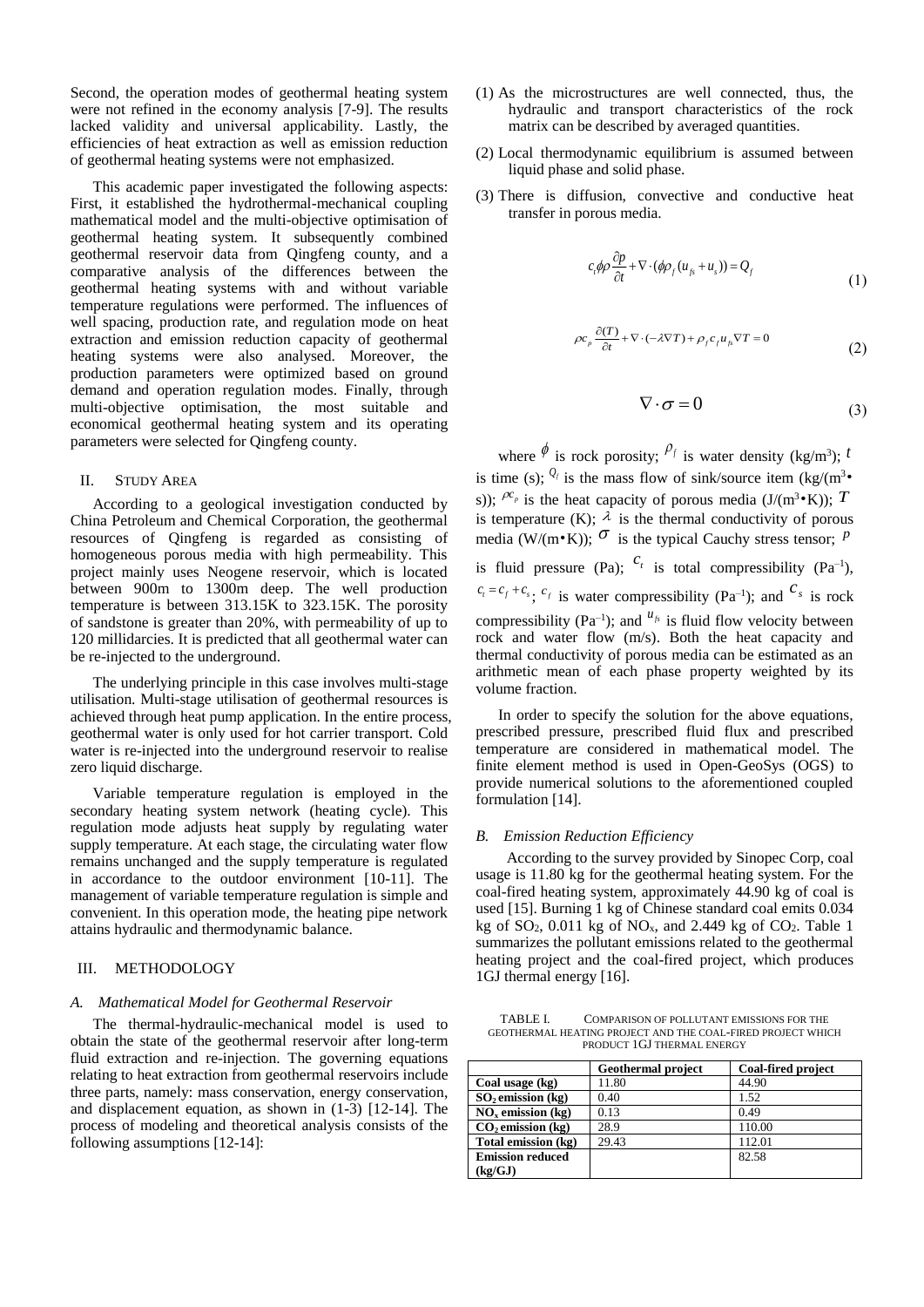The emission coefficient of the geothermal heating system is calculated by (4).

$$
PEG = COEF_{CO2} + COEF_{SO2} + COEF_{NOx}
$$
\n
$$
(4)
$$

Where  $^{COEF_{CO2}}$  is the emission coefficient of  $CO<sub>2</sub>$  per kilogram of standard coal;  $^{COEF_{SO2}}$  is the emission coefficient of SO<sup>2</sup> per kilogram of standard coal; *COEFNOx* is the emission coefficient of  $NO_x$  per kilogram of standard coal;  $PEG$  is the emission coefficient of the geothermal heating system. Based on the mathematical model and coupled with (1-2), the production temperature  $^{T_p}$  is calculated. Equation (5)

computes the heat output of the geothermal heating system.

$$
Q_p = q_f \cdot \rho_f \cdot c_f \cdot (T_p - T_0)
$$

Where  $\mathcal{Q}_P$  is the heat output of geothermal heating system (J/s);  $q_f$  is the production rate of geothermal heating system (m<sup>3</sup>/s);  $\rho_f$  is water density (kg/m<sup>3</sup>);  $c_f$  is the specific heat capacity of water (kJ/(kg•K));  $T_p$  is the production temperature (K);  $^{T_0}$  is re-injection temperature (K). The calculation formula for the emission reduction capacity

of the geothermal heating system is described in (6).

$$
M = 1 \times 10^{-9} \times PEG \times Q_p \tag{6}
$$

Where  $M$  is the emission reduction efficiency of geothermal heating system (kg/s).

#### *C. Multi-objective Optimisation Model*

This research paper evaluates the economy of the geothermal heating system using payback period as the main criterion. This geothermal heating project has a single source of profit, which is warm income. It is assumed that net annual revenue after project operation remains the same. The calculation method is simplified to (7) [17].

$$
Pt = \frac{K}{A} \tag{7}
$$

Where  $P_t$  is the static payback time (year);  $K$  is the total construction investment (k USD);  $\hat{A}$  is the net income of each year(k USD).

The overall optimisation goal is to obtain the most profitable and clean geothermal heating system. The optimisation function in this research paper is shown in (8). This multi-objective optimisation model is employed to assess the project in different regions to obtain the optimal geothermal heating system.

Optimization function:  $\frac{\text{minPt}(X_1, X_2, X_3, \dots, X_n)}{X_n}$ (8)

 $\min l(x_1, x_2, x_3, \ldots, x_n)$ 

 $max M(x_1, x_2, x_3, \ldots, x_n)$ 

Constraint condition:

Geological constraint  $q_x \leq q_{\text{max}}(x_1, x_2, x_3, \dots, x_n)$ 

$$
Load constraint Q_x \ge Q_i(x_1, x_2, x_3 \dots x_n)
$$

Service life  $T_x \ge T_{min}(x_1, x_2, x_3, \dots, x_n)$ 

Where  $q_x$  is the design value of production rate (m<sup>3</sup>/h);  $q_{\text{pmax}}$  is the maximum of production rate (m<sup>3</sup>/h);  $t_h$  is preset reinjection temperature (K);  $T_{\text{x}}$  is geothermal heating system service life (year);  $T_{min}$  is the minimum service life of policy (year);  $Q_x$  is the design value of system load (W);  $X_1, X_2, X_3, \ldots, X_n$  represent different working conditions.

Because of the limited project area, well spacing should be strictly controlled during the geothermal heating system design Second, due to the different levels of groundwater resources in different regions, the production rate of the geothermal heating system needs to be determined by the local test well data. Finally, the geothermal heating system should have good environmental adaptability to cope with extreme weather.

# IV. RESULT DISCUSSION

 $(5)$ 

Geological investigations provided by China Petroleum & Chemical Corporation (Sinopec Corp) are shown in Table 2. Previous literature[14] presents a simple doublet well scheme, including a re-injection well and a production well. Two regulation modes are distinguished in the simulation, namely: a geothermal heating system with variable temperature regulation (RGHS) and a geothermal heating system with constant temperature regulation (UGHS). In consideration of the local periodic heating law, the annual heating duration is 100 days and the geothermal wells are closed during rest time. Results from the final time step at the end of 50 years are analyzed in the next section.

TABLE II. THERMAL-HYDRAULIC-MECHANICAL PARAMETERS OF GEOTHERMAL RESERVOIR IN QINGFENG

| <b>Property</b>                           | Value                            | <b>Property</b>                                 | <b>Value</b>                       |
|-------------------------------------------|----------------------------------|-------------------------------------------------|------------------------------------|
| <b>Thickness of</b><br>the reservoir      | 200m                             | <b>Porosity</b>                                 | 20%                                |
| <b>Storage</b><br>temperature             | 323.15K                          | <b>Rock density</b>                             | $2600$ kg/m <sup>3</sup>           |
| <b>Storage</b><br>pressure                | 1400pa                           | <b>Rock heat</b>                                | 878J/kg·K                          |
| Water density                             | 980.4 $kg/m^3$                   | Water<br>compressibility                        | $4.5 \times 10^{-10}$<br>$pa^{-1}$ |
| Water<br>viscosity                        | $5.494\times10^{-7}$<br>$4m^2/s$ | Rock<br>compressibility                         | $4.3\times10^{-10}$<br>$pa^{-1}$   |
| Water heat                                | $4185.4$ J/kg·K                  | <b>Thermal expansion</b><br>coefficient of rock | $3.0\times10^{-5}$ K <sup>-1</sup> |
| <b>Thermal</b><br>conductivity of<br>rock | $3W/(m \cdot K)$                 | Thermal<br>conductivity of<br>water             | $0.6W/(m \cdot K)$                 |
| Rock poisson's<br>ratio                   | 0.1                              | Permeability                                    | 120mD                              |

# *A. Effect of Well Spacing*

This section studies the influence of well spacing on heat extraction as well as emission reduction of geothermal systems by inputting different well spacings (200m, 400m, and 600m) into the model. The remaining parameters are as follows: production rate is  $100m^3/h$  and re-injection temperature is 288.15k. Figure 1 shows pressure distribution,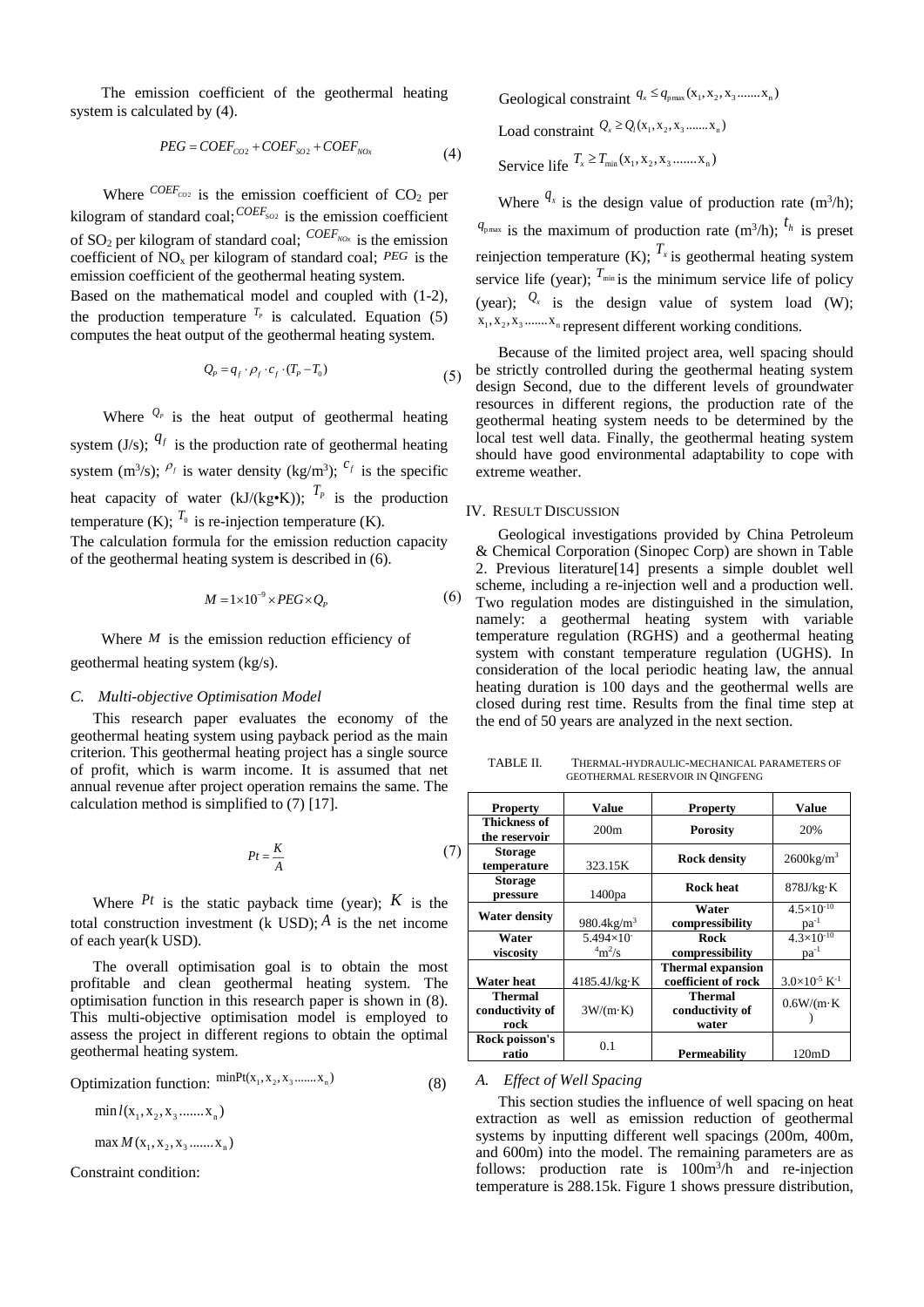temperature distribution, and emission reduction efficiency of the production well under these three conditions.



Fig. 1. Time evolution of production well for geothermal heating system with production rate of 100  $m<sup>3</sup>/h$  (a) Temperature at the production well of UGHS (b) Temperature at the production well of RGHS (c) Emission reduction efficiency of the production well of UGHS (d) Emission reduction efficiency of the production well of RGHS (e) Pressure at the production well of UGHS (f) Pressure at the production well of RGHS

It can be observed from Figures 1(a), 1(b), 1(c), and 1(d) that the temperature and emission reduction capacity of production wells with well spacing of 400m and 600m remain constant during the simulation period. The reason is because there is no thermal breakthrough under these scenarios. Comparing Figures 1(a) and 1(b), when well spacing is 200m, the production temperature of the geothermal heating systems in both regulation modes decreases. The implication is that the movement of the cold front has reached the production well. Figure 1(b) indicates that for the regulated geothermal heating system, the formation time of thermal breakthrough is delayed. Moreover, the final temperature drop is significantly less than that of the unregulated geothermal heating system.

No matter which kind of regulation mode is adopted, the emission reduction capacity of the geothermal heating system begins to decline when the production temperature declines. Comparing Figures 1(c) and 1(d), the emission reduction capacity of the regulated geothermal heating system is obviously weaker than that of the unregulated geothermal heating system. In Figure 1(d), the emission reduction curves exhibit a regular zigzag pattern. The pressure curves in Figure 1(f) also follow the same pattern. The reason is because both heating load factor and time weight are applied in the simulation of the geothermal heating systems with variable temperature regulation. As production rate and re-injection temperature vary with load and time factors, both pressure curve and emission reduction curve exhibit regular changes.

As observed from Figures 1(e) and 1(f), the pressure at the production well gradually decreases with increasing well spacing. Groundwater flows to low pressure areas by pressure gradients between the production well and the reinjection well. The decrease of pressure at the production well results in a decrease of the replenishment capacity of the re-injection well as well as the slow the movement of the cold front. The pressure drop of the regulated geothermal heating system well is evident, especially in the case of large well spacing.

Well spacing is an important parameter in determining the locations of geothermal production wells and re-injection wells. Small well spacing leads to premature thermal breakthrough and low heat extraction and emission reduction

efficiencies. Building structure characteristics, project area, economy, policy, and equipment bearing capacity should be comprehensively examined for optimisation of well spacing in geothermal heating systems.

# *B. Effect of Production Rate*

In the first part of the analysis, production temperature notably decreases when well spacing is 200m and reinjection temperature is 288.15k. Therefore, those parameters assist in visualising the influence of production rate on thermal breakthrough. Different production rates (80m<sup>3</sup>/h,  $100m<sup>3</sup>/h$  and  $120m<sup>3</sup>/h$ ) are encoded into the model, and the simulation results are indicated in Figure 2.



Fig. 2. Time evolution of production well for geothermal heating system with well spacing of 200m (a) Temperature at the production well of UGHS (b) Temperature at the production well of RGHS (c) Emission reduction efficiency of the production well of UGHS (d) Emission reduction efficiency of the production well of RGHS (e) Pressure at the production well of UGHS (f) Pressure at the production well of RGHS

As shown in Figures 2(a) and 2(b), in comparison to the unregulated geothermal heating system, the formation time of thermal breakthrough is delayed, and the final temperature drop is also significantly reduced. For both types of geothermal regulation modes, the increase in production rate speeds the movement of the cold front. The times of thermal breakthrough are significantly different among variable geothermal heating systems.

The emission reduction efficiency of the geothermal heating system is positively correlated with production rate and production temperature. Figure 2(d) signifies that in the first 40 years, the production temperatures of the regulated geothermal heating systems remain constant, and the emission reduction efficiency of each system presents a regular change. The larger the production rate, the stronger the emission reduction capacity. In general, the regulated geothermal heating system has a weaker emission reduction capability than the unregulated geothermal heating system.

As indicate in Figures 2(e) and 2(f), the pressure gradient between the production well and the re-injection well decreases with increases in production rate. The curves share the same trend in both regulation modes.

In general, the larger the production rate, the more significant the cold front propagation and the lower the pressure at the production well. However, a large production rate translates to high heat extraction and emission reduction efficiencies. Moreover, the production rate directly determines the number of geothermal wells. The economic and emission reduction efficiencies of geothermal heating systems are improved through reasonable control if the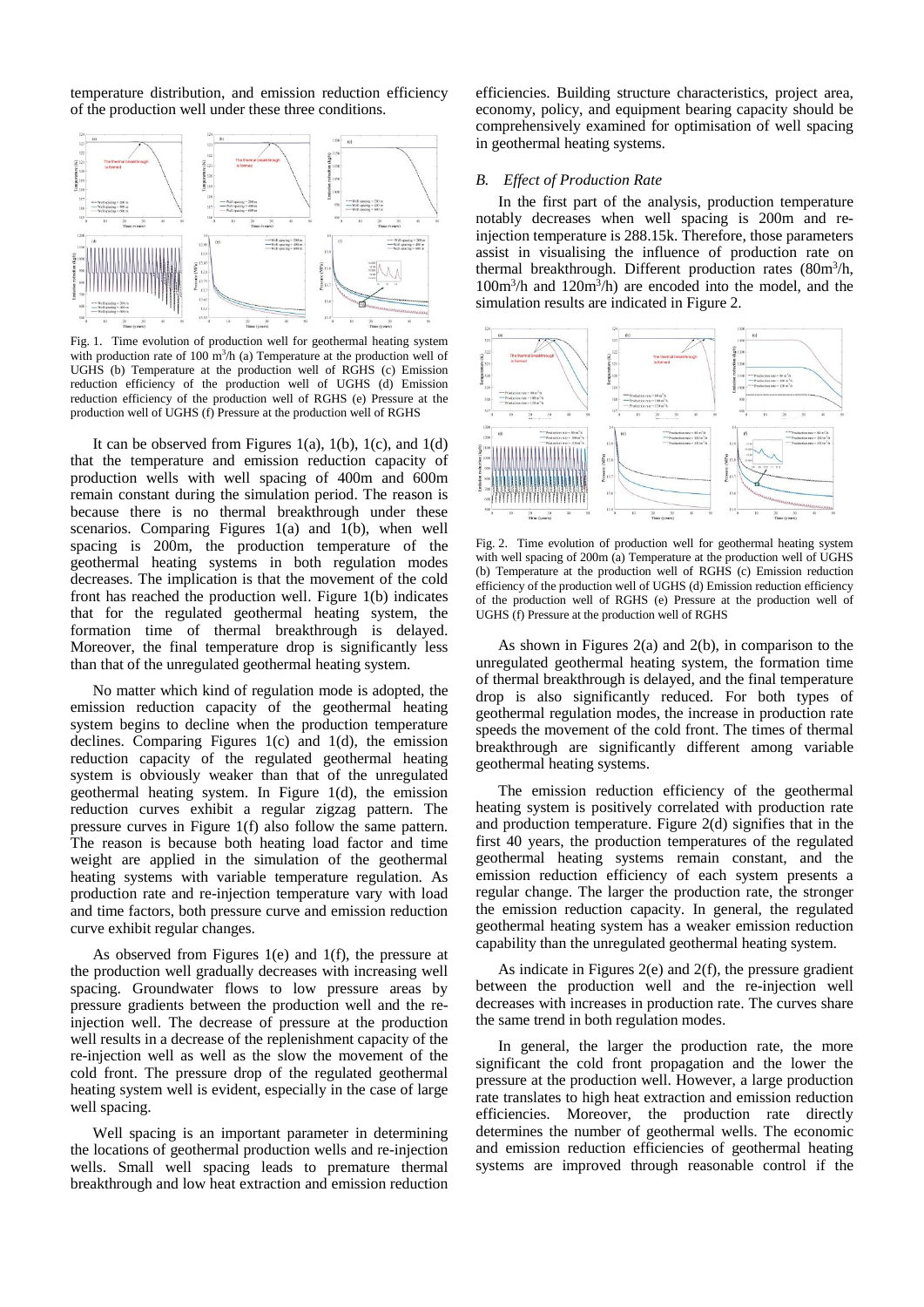production rate in accordance to local hydrogeological conditions.

# *C. Optimize the Geothermal Development Strategy*

#### *a) Optimal Production Parameters*

The unregulated geothermal heating system with well spacing of 600m and production rate of 100m<sup>3</sup>/h has been installed for use in Qingfeng county. The geothermal well effluent temperature is consistent with the simulation results. It is assumed that the simulation results are accurate. The optimal well spacings of various geothermal heating systems are obtained according to the geothermal reservoir simulation. Results are shown in Figure 3.



Fig. 3. Time evolution of production well for the regulated geothermal heating system with production rate of 100 m3/h (a) Temperature at the production well (b) Pressure at the production well (c) Emission reduction efficiency of the production well

Figure 4(b) shows that the cold front radius is approximately 260m in the regulated geothermal system with production rate of 80 m<sup>3</sup>/h. Due to the uneven distribution of formation and unstable flow, the flow of low temperature groundwater is accelerated. It is recommended that minimum well spacing for this geothermal heating system should be 300m.



Fig. 4. Temperature profile along geothermal well at 50 years (a) Temperature profile along geothermal wells of UGHS (b) Temperature profile along geothermal wells of RGHS

TABLE III. THE OPTIMAL WELL SPACING FOR DIFFERENT GEOTHERMAL HEATING SYSTEMS

| <b>Type</b> | Re-injection<br>temperature           | <b>Production</b><br>rate  | Minimum well<br>spacing |
|-------------|---------------------------------------|----------------------------|-------------------------|
| <b>RGHS</b> | 288.15K                               | $80 \text{ m}^3/\text{h}$  | 325m                    |
|             |                                       | $100 \text{ m}^3/\text{h}$ | 340 <sub>m</sub>        |
|             |                                       | $120 \text{ m}^3/\text{h}$ | 370m                    |
| <b>UGHS</b> | Variable<br>temperature<br>regulation | $80 \text{ m}^3/\text{h}$  | 300 <sub>m</sub>        |
|             |                                       | $100 \text{ m}^3/\text{h}$ | 320m                    |
|             |                                       | $120 \text{ m}^3/\text{h}$ | 350 <sub>m</sub>        |

The optimal well spacings of different geothermal heating systems are listed in Table 3. Optimal geothermal heating system cannot be solely determined by well spacing. Optimal heating mode and its production parameters are obtained via static technical economic evaluation and multiobjective optimisation model.

# *b) Optimal Production Parameters*

After optimization of previous production parameters, it is guaranteed that geothermal heating systems will not break through in 50-year service life. As long as geothermal system does not have thermal breakthrough, geothermal well has high emission reduction capacity which meets the requirements of the policy. Finally, through economic calculations, geothermal system with the lowest payback period can meet the needs of this research. The construction costs, annual electricity and water consumption of different geothermal heating systems are calculated based on the number of geothermal wells, as indicated in Figure 5.



Fig. 5. The construction cost, annual electricity and water consumption of geothermal systems (a) The construction cost of geothermal heating systems (b) Electric cost of geothermal heating systems (c) Water cost of geothermal heating systems

Figure 5(a) shows that the construction cost of geothermal wells exhibits a downward trend with increases in production rate. The well construction cost of the regulated geothermal heating system with production rate of 100m<sup>3</sup> /h is the lowest. In comparison to the unregulated geothermal heating system with the same production rate, well construction cost of the regulated geothermal heating system drops by 30%.

The heat provided by geothermal energy can't satisfy the building load. Therefore, the heat pump requires more power to absorb heat. It is shown in Figure 5(b) that the regulated geothermal heating system consumes more electricity than the unregulated geothermal heating system, with increases of up to 25%. The greater the electricity consumption, the greater the carbon emissions. However, even the most power-hungry geothermal system reduces carbon emissions by 60% as compared to boiler heating systems. Therefore, it is believed that in these six cases, geothermal systems clearly exhibit efficient emission reduction capabilities.

Figure 5(c) denotes that less geothermal water was consumed in the regulated geothermal heating system as compared to the unregulated geothermal heating system, saving close to 50%. This is a very important conclusion. Qingfeng county's geothermal resources are not abundant. Reducing the extraction of groundwater resources based on the case of meeting residential heating loads as well as the people's comfort requirements have a promotional significance on the geothermal heating technology. Therefore, the use of the geothermal heating systems with variable temperature regulation in areas with insufficient geothermal resources is recommended.

The rules of annual electricity consumption, water consumption, and initial investment in geothermal systems are not consistent. Therefore, a geothermal system with short payback period should be selected by coupling the initial investment, operational costs, and revenues, as shown in Figure 6.